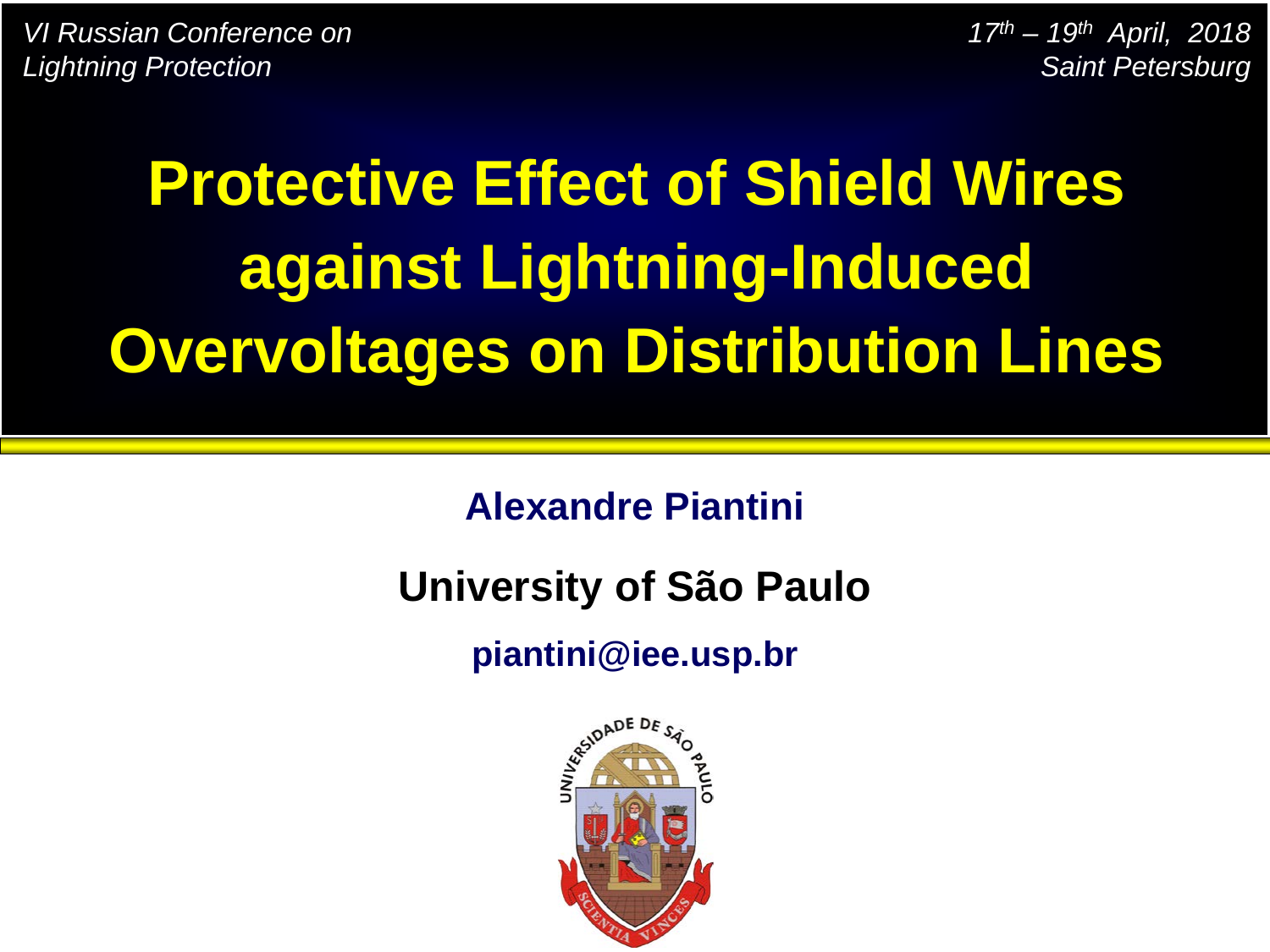



**Introduction**  $\bullet$ 

- $\bullet$ **Model (ERM)**
- **Shielding Factors**
- **Analysis (LIV, SW effectiveness)**
- **Conclusions** $\bullet$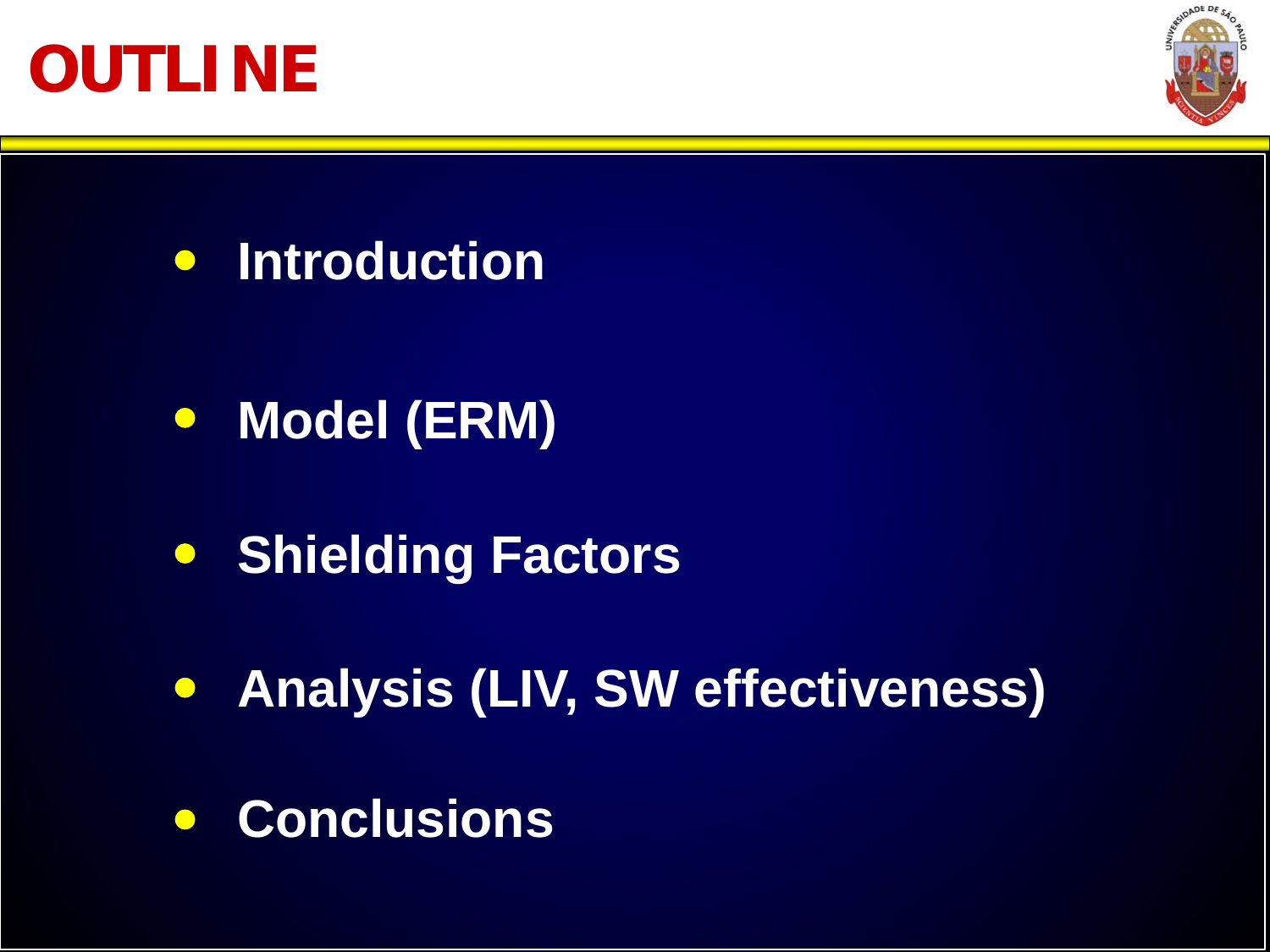

**MV lines – protective measures against short interruptions and voltage sags caused by lightning:**



 **dependence of the SW effectiveness on some of the most important lightning, soil, and network parameters**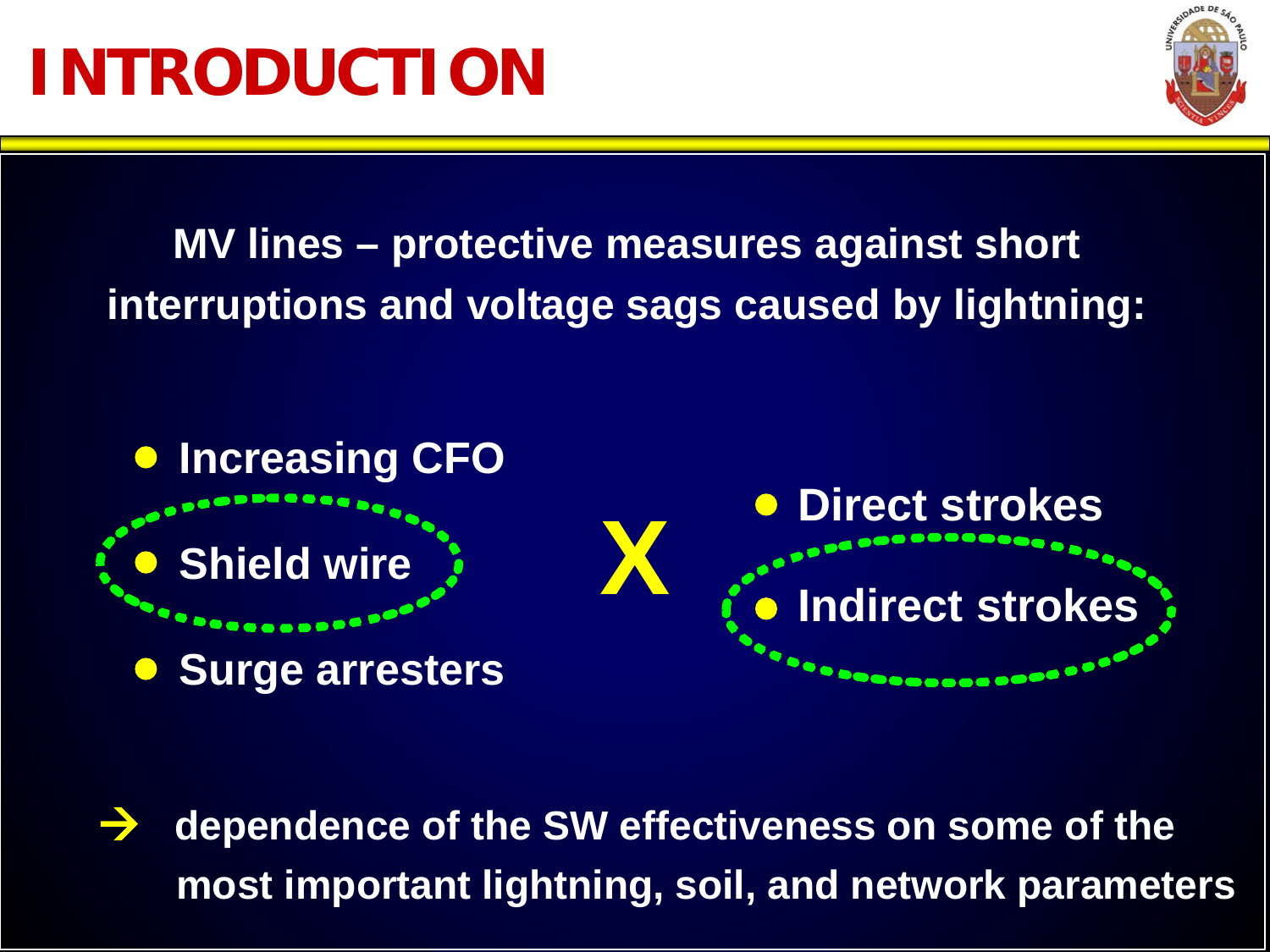#### **THE EXTENDED RUSCK MODEL (ERM)**



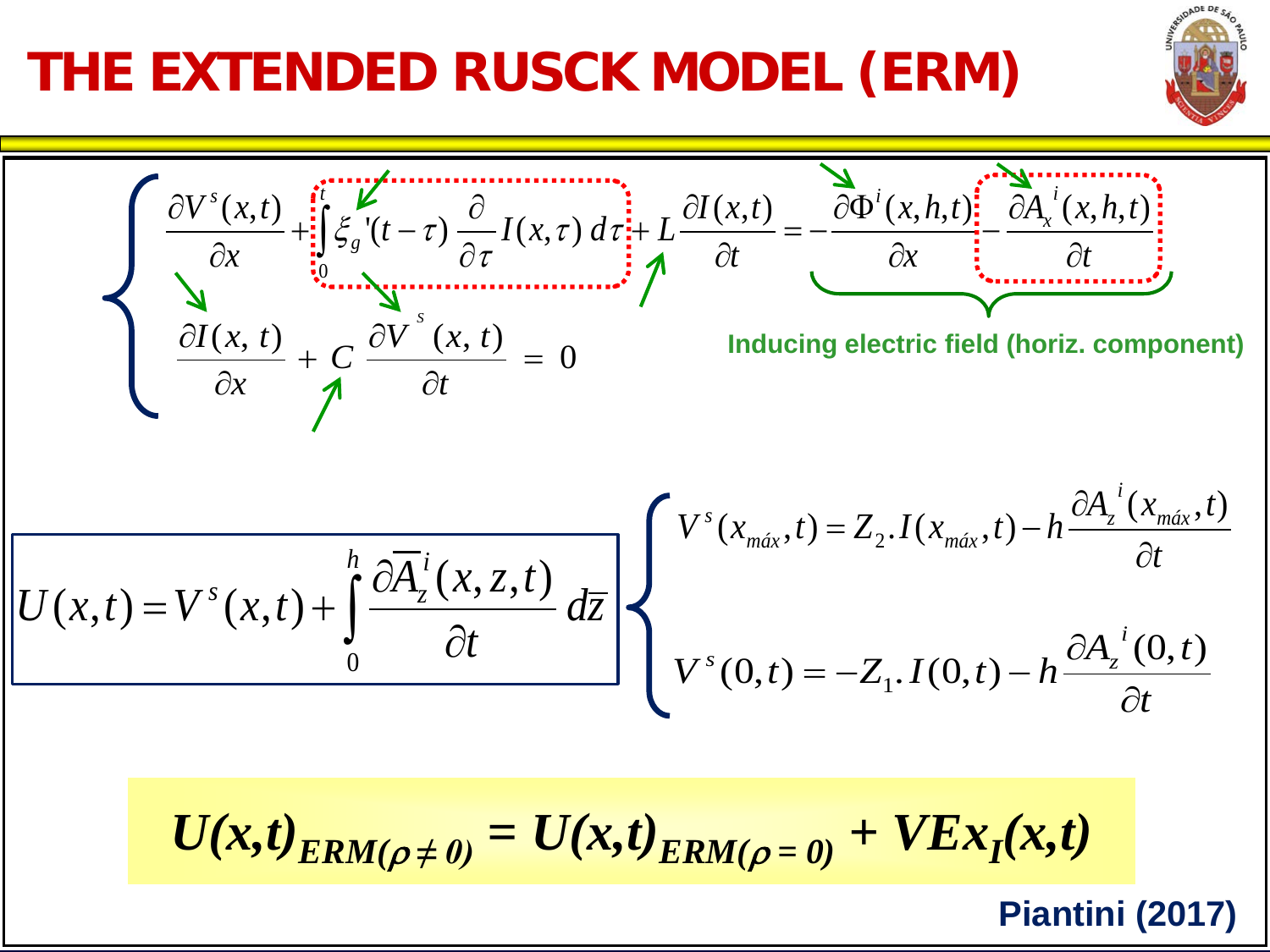## **VALIDATION – ERM**



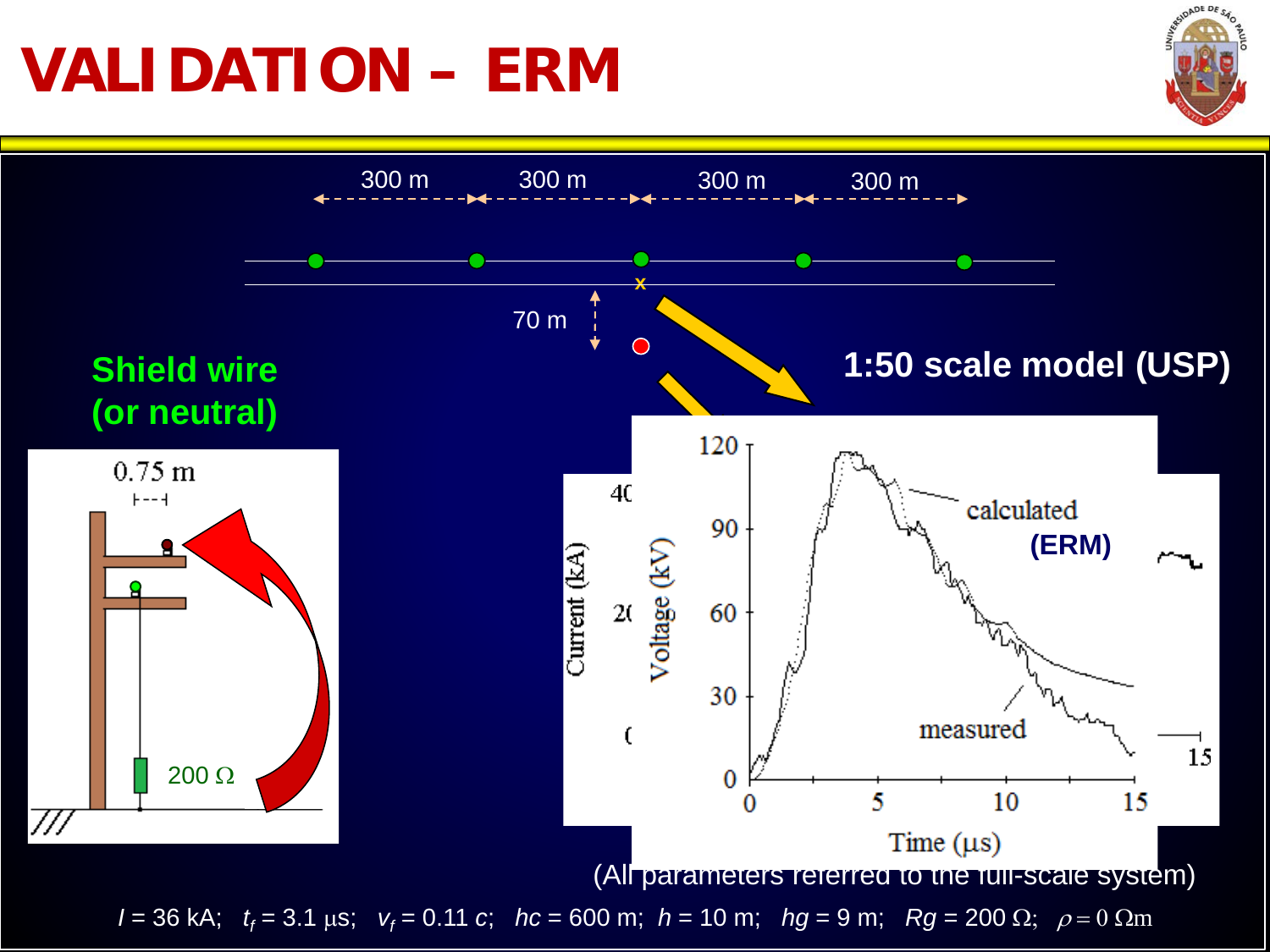



#### **To analyse the influences of the most important parameters on the SW effectiveness Basic line configuration: 3 phases + shield wire**



 $I(t_f, v_f)$ 

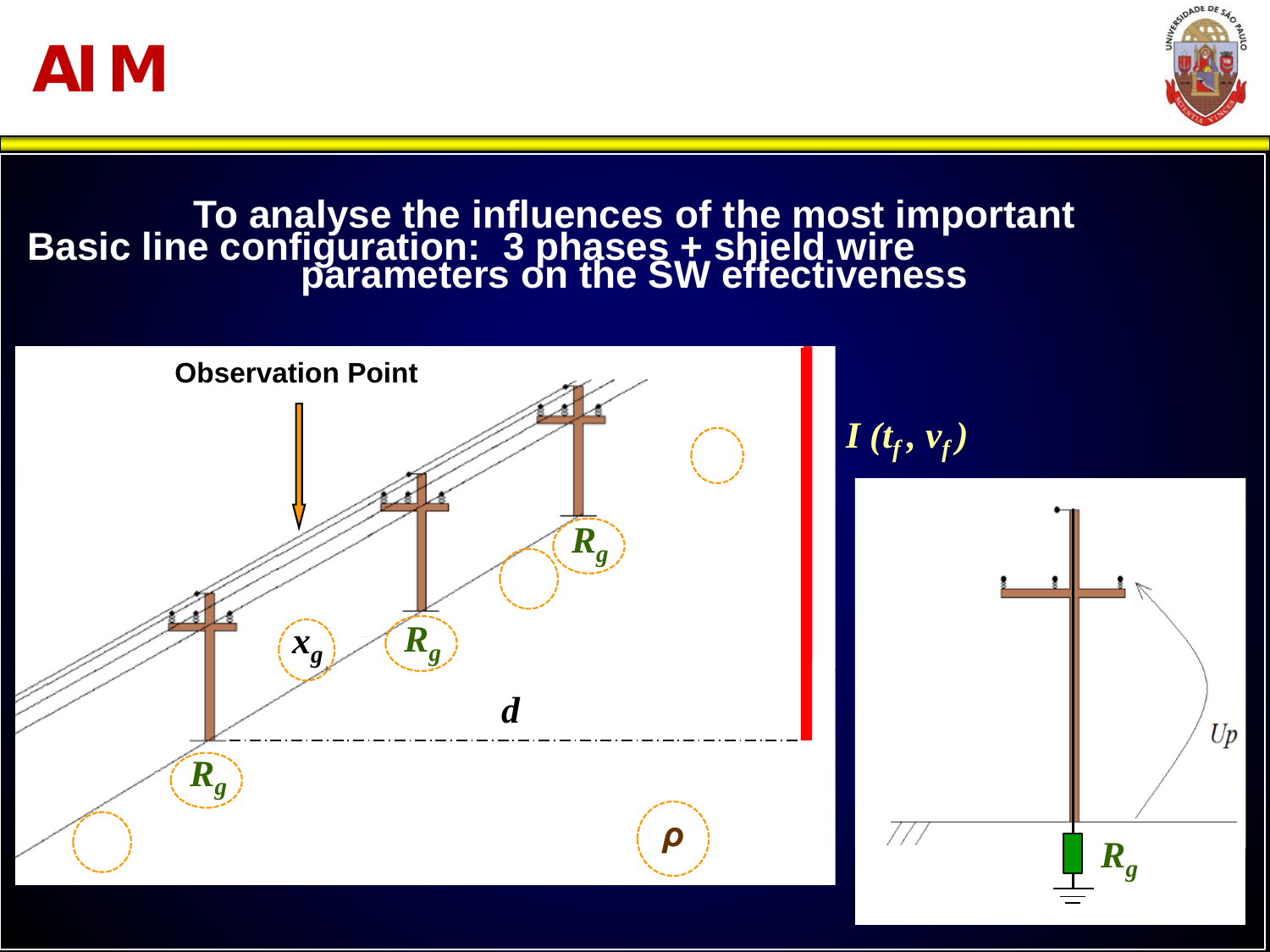# **SHIELDING FACTORS**



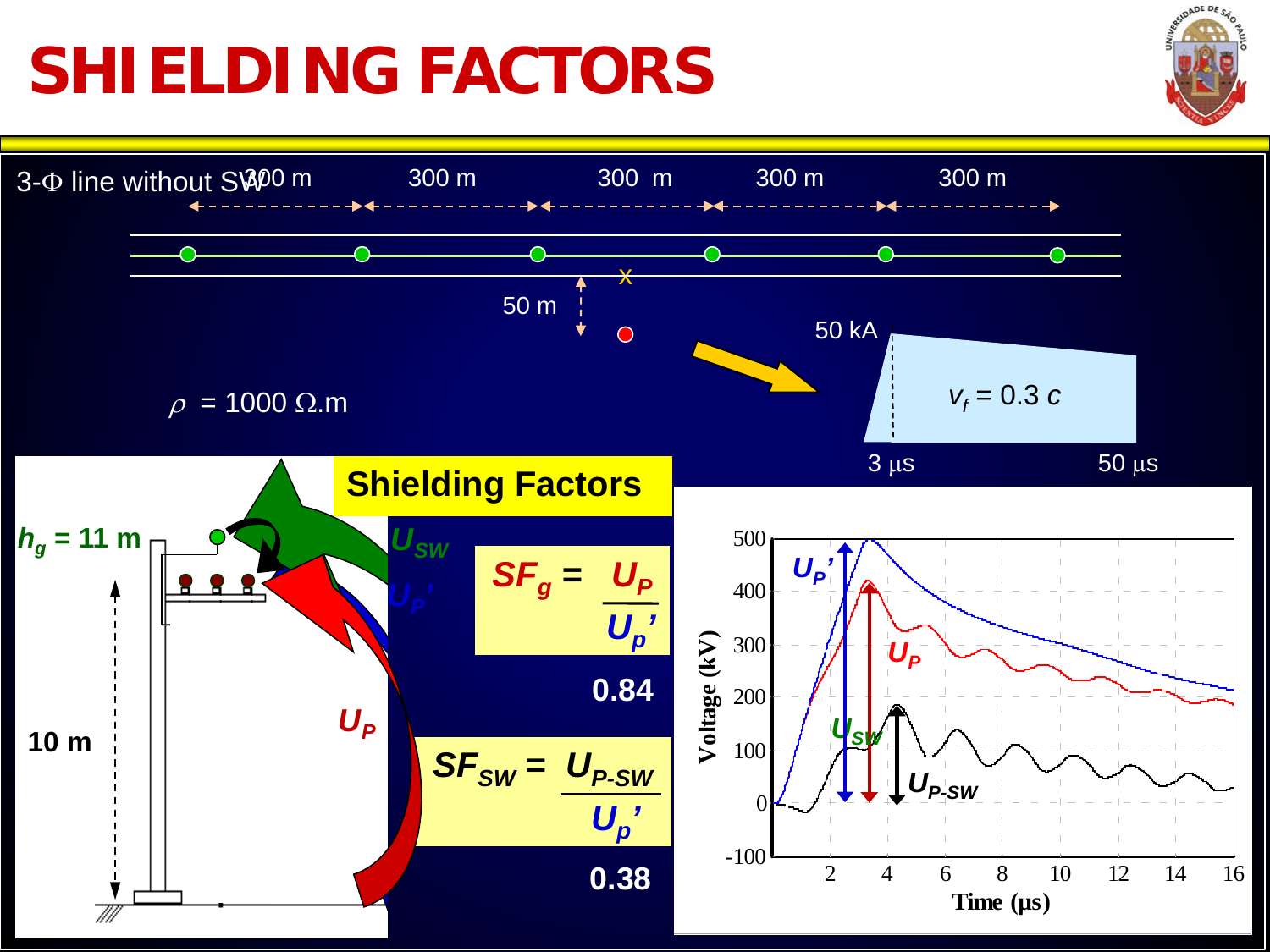# **SHIELDING FACTORS** (Rg, <sup>ρ</sup>, d)



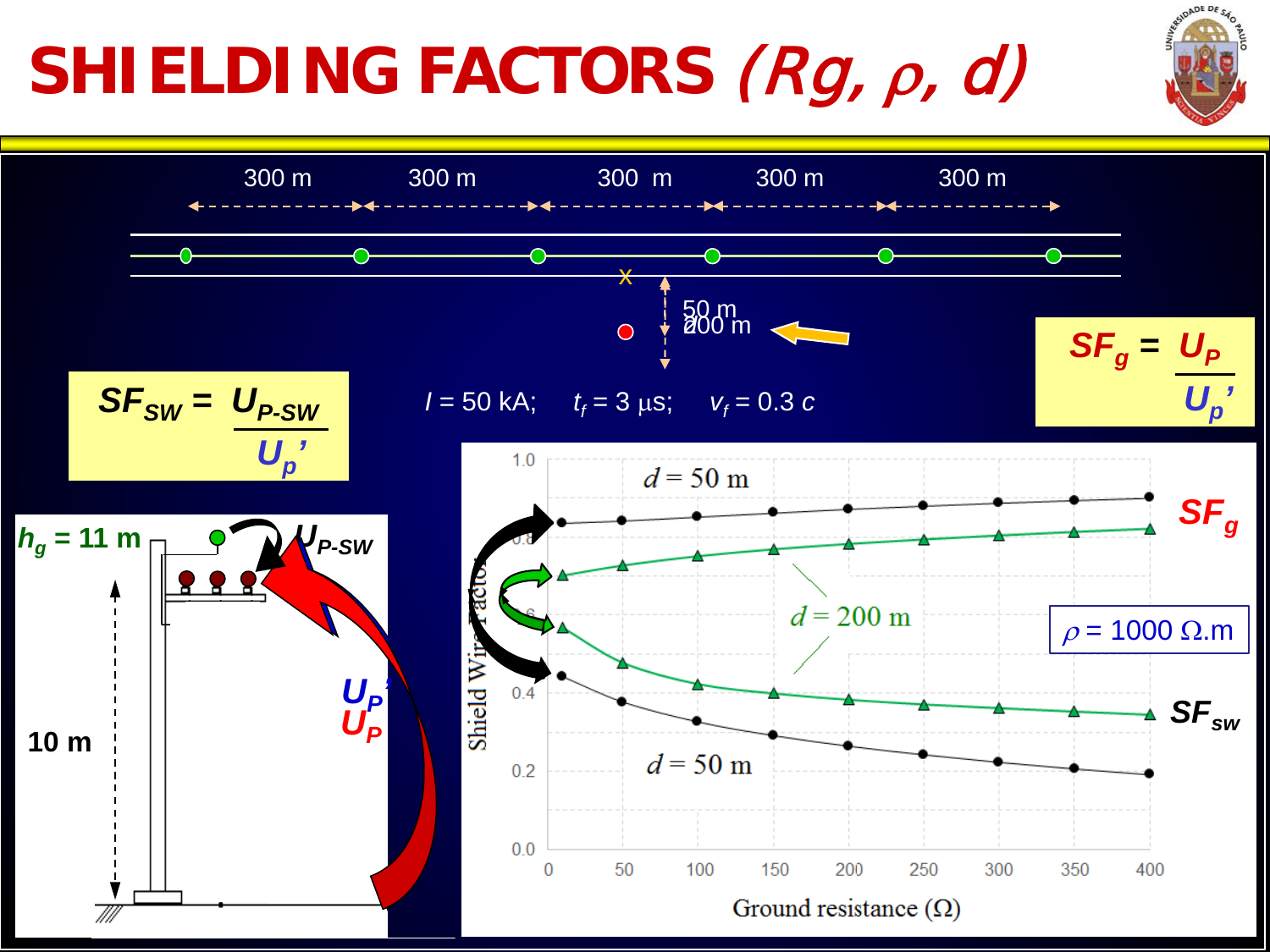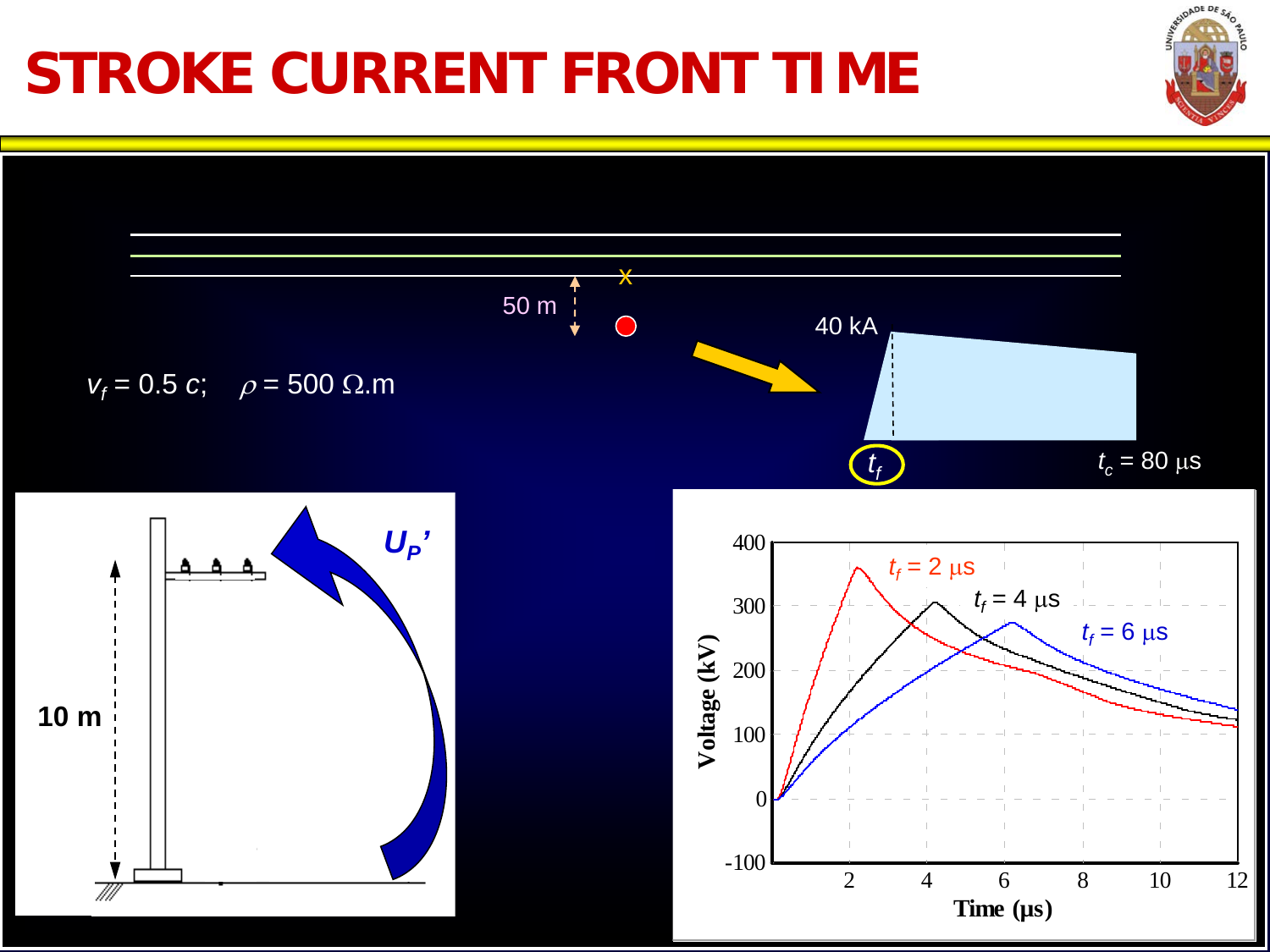### **STROKE CURRENT FRONT TIME**

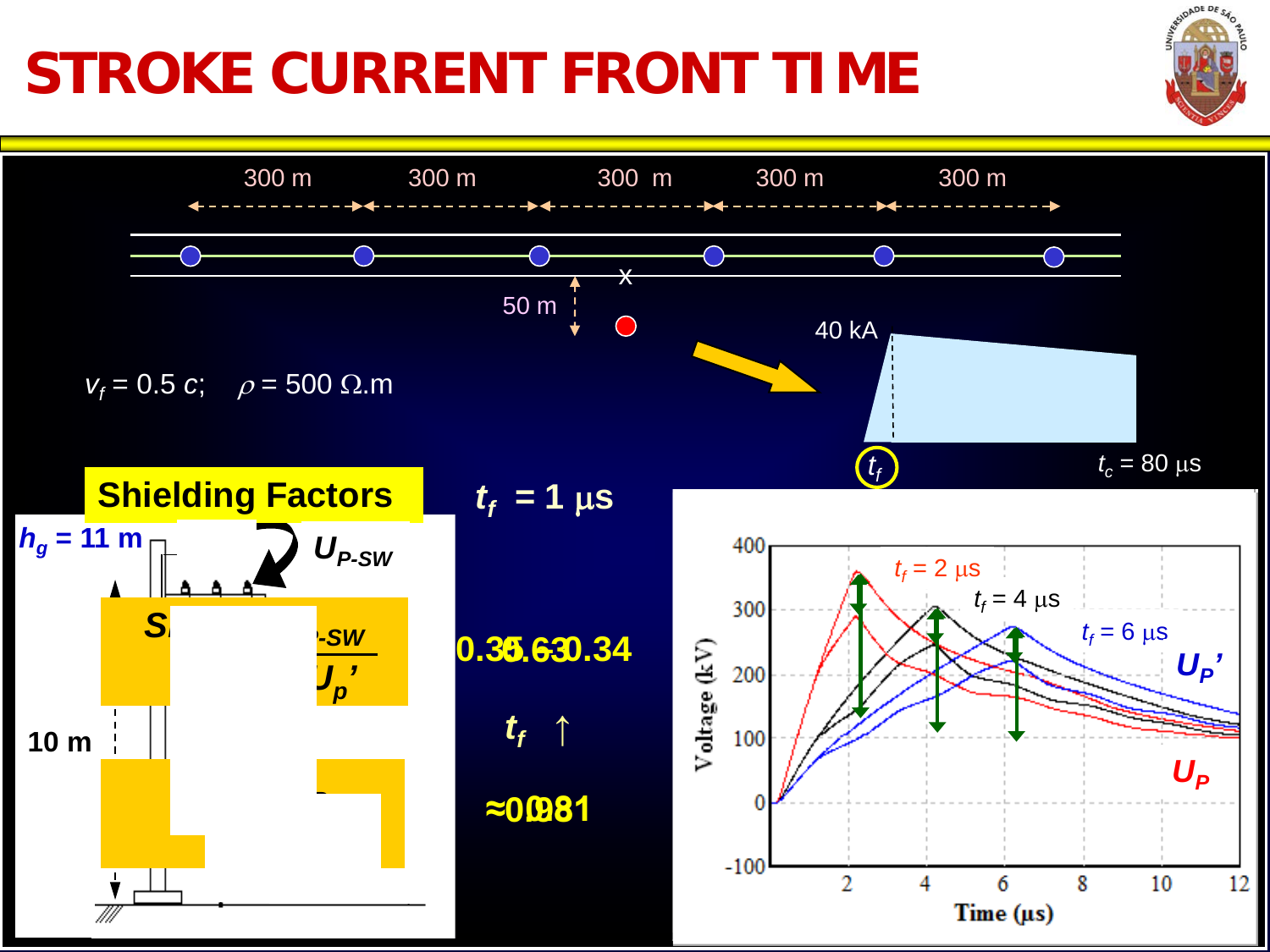

- **A SW can mitigate LIV and improve the LP of distribution lines. However, its effectiveness depends on several line and lightning parameters, as well as on** *ρ***;**
- **SF<sub>a</sub>** and SF<sub>sw</sub> are differently affected by such parameters;
- **for the realistic situations considered, the SFs varied in the ranges of ≈ 0.65 to 1.0 (SF<sub>a</sub>) and 0.2 to 0.7 (SF<sub>sw</sub>);**
- **although for high** *<sup>ρ</sup>* **and high** *Rg* **the effectiveness of the SW in ↓ P-G voltages is not significant, under such conditions its effectiveness in ↓ LIV between terminals of power equip. ↑;**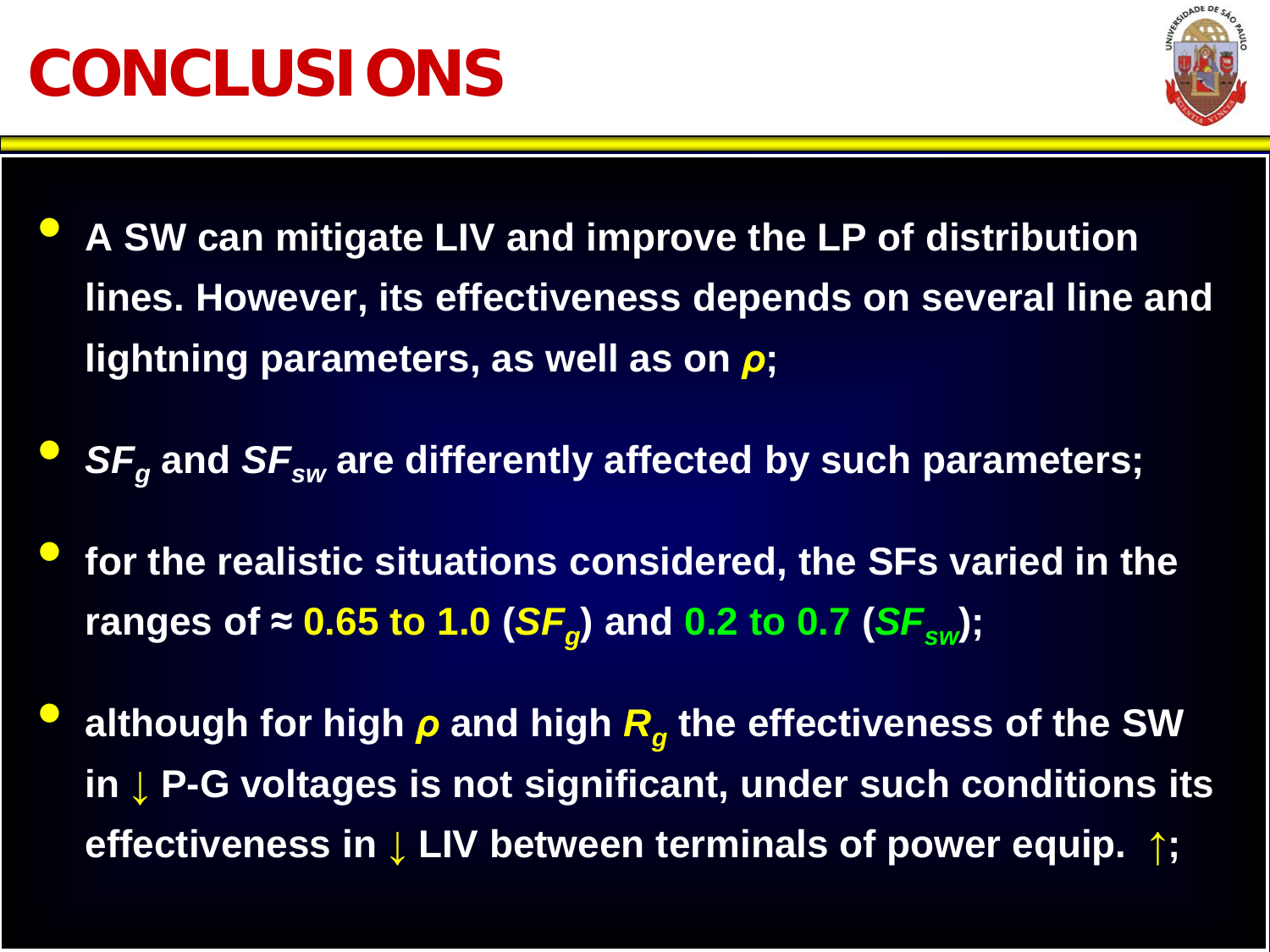

- **both SFs tend to ↑** when  $t_f$ , this influence being more **important in the case of short values; for**  $t_f$  **> few µs such influence tends to be relatively small;**
- *SFg* **tends to <sup>↑</sup> slightly with** *vf* **. A larger variation is observed on** *SFsw***, which has the opposite behaviour;**
- **the shorter the distance** *d***, the lower the <sup>↓</sup> of the P-G voltages and the greater the ↓ of the P-SW voltages;**
- an  $\uparrow$  in  $\rho$  results in an  $\uparrow$  in  $SF_{\alpha}$  and in a  $\downarrow$  in  $SF_{\alpha w}$ ;
- **both**  $SF_{g}$  **and**  $SF_{sw}$  $\downarrow$  **as**  $h_{g} \uparrow$ **;**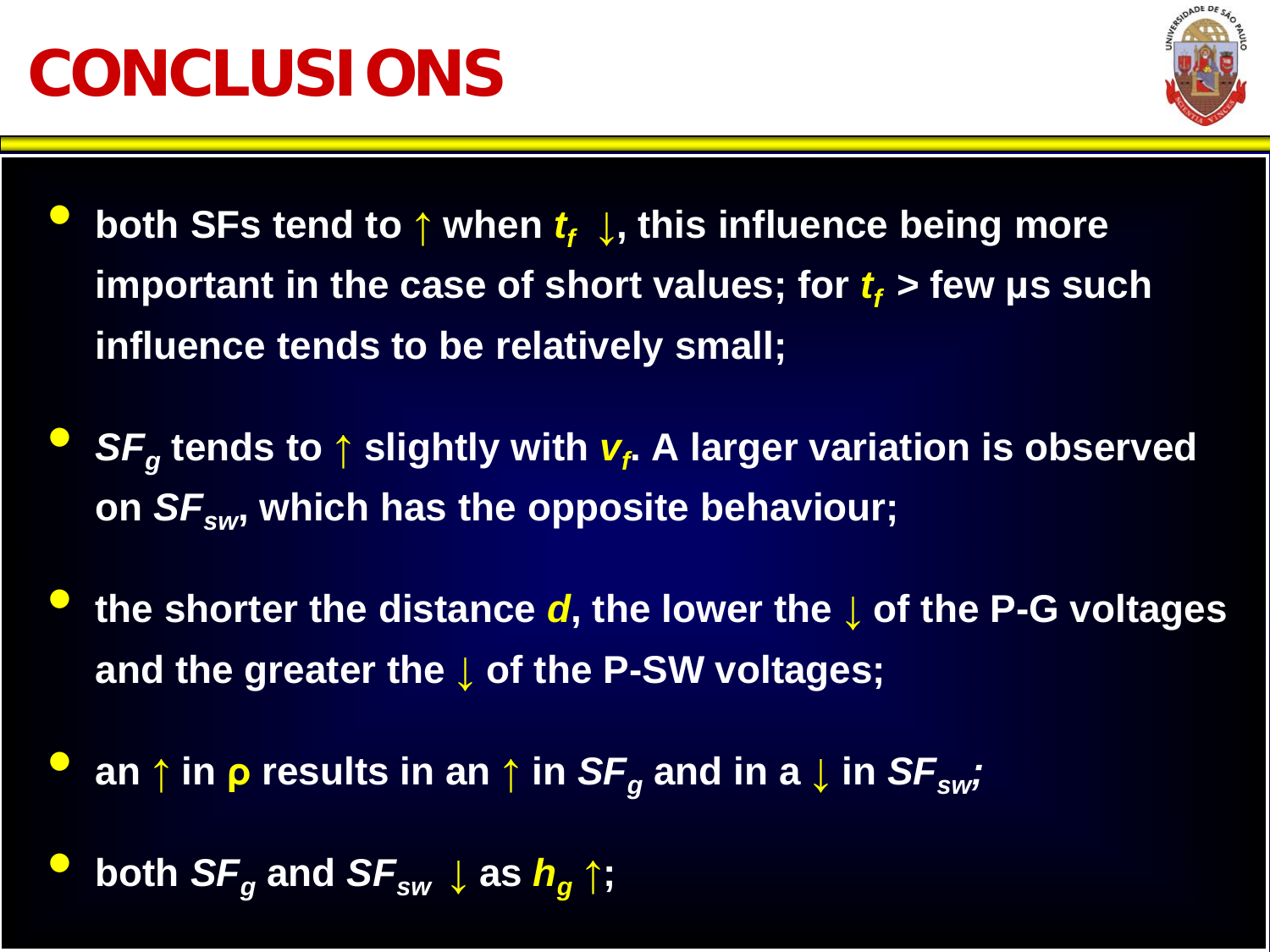

- *Rg* **may have a great effect on the LIV (esp. on the P-SW voltages), mainly when the channel is in front of a grounding point.**  $SF_{q} \uparrow$  with  $R_{q}$  ( $SF_{sw}$ : opposite behavior);
- $S\mathbf{F}_{q}$   $\uparrow$  with  $\mathbf{x}_{q}$ , whereas  $S\mathbf{F}_{sw}$  may either  $\uparrow$  or  $\downarrow$  with  $\mathbf{x}_{q}$ , **depending on the values of the other parameters. For** *Rg* **> a certain value, it tends to**  $\downarrow$  **as**  $x_a \uparrow$ **. The opposite behavior is observed in case of low**  $R_{q}$  **values;**
- **relative position of the LC and SW groundings has a strong**  influence on the SFs, esp. in case of large  $x_q$ , low  $R_q$ , and/or  $\textbf{currents}$  with short  $\textbf{\textit{t}}_{\textit{f}} \downarrow \textbf{\textit{R}}_{\textit{g}} \rightarrow \Uparrow$  influence.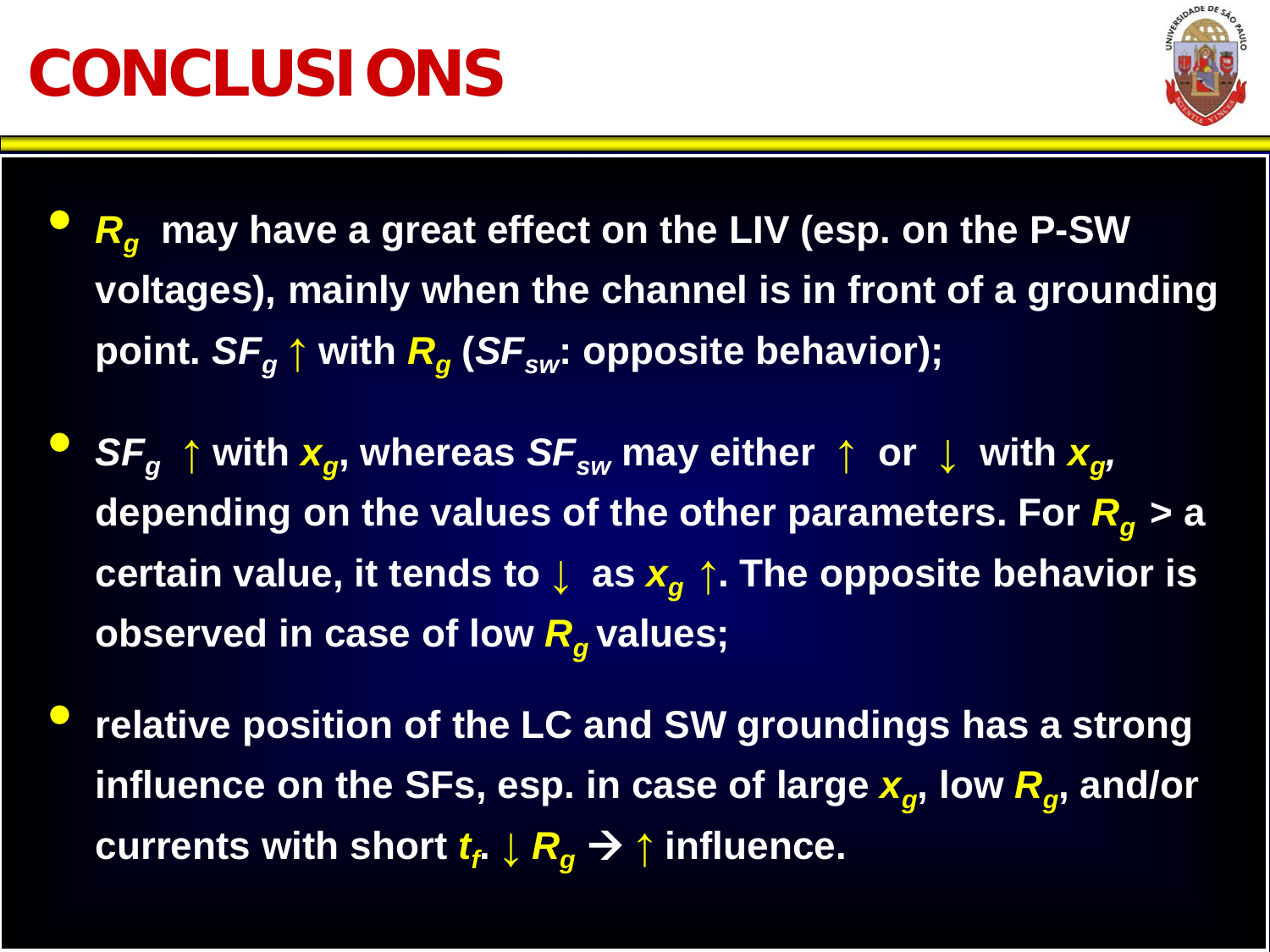*VI Russian Conference on Lightning Protection*

*17th – 19th April, 2018 Saint Petersburg*



# **Благодарим за внимание!**

# **THANK YOU FOR YOUR ATTENTION!**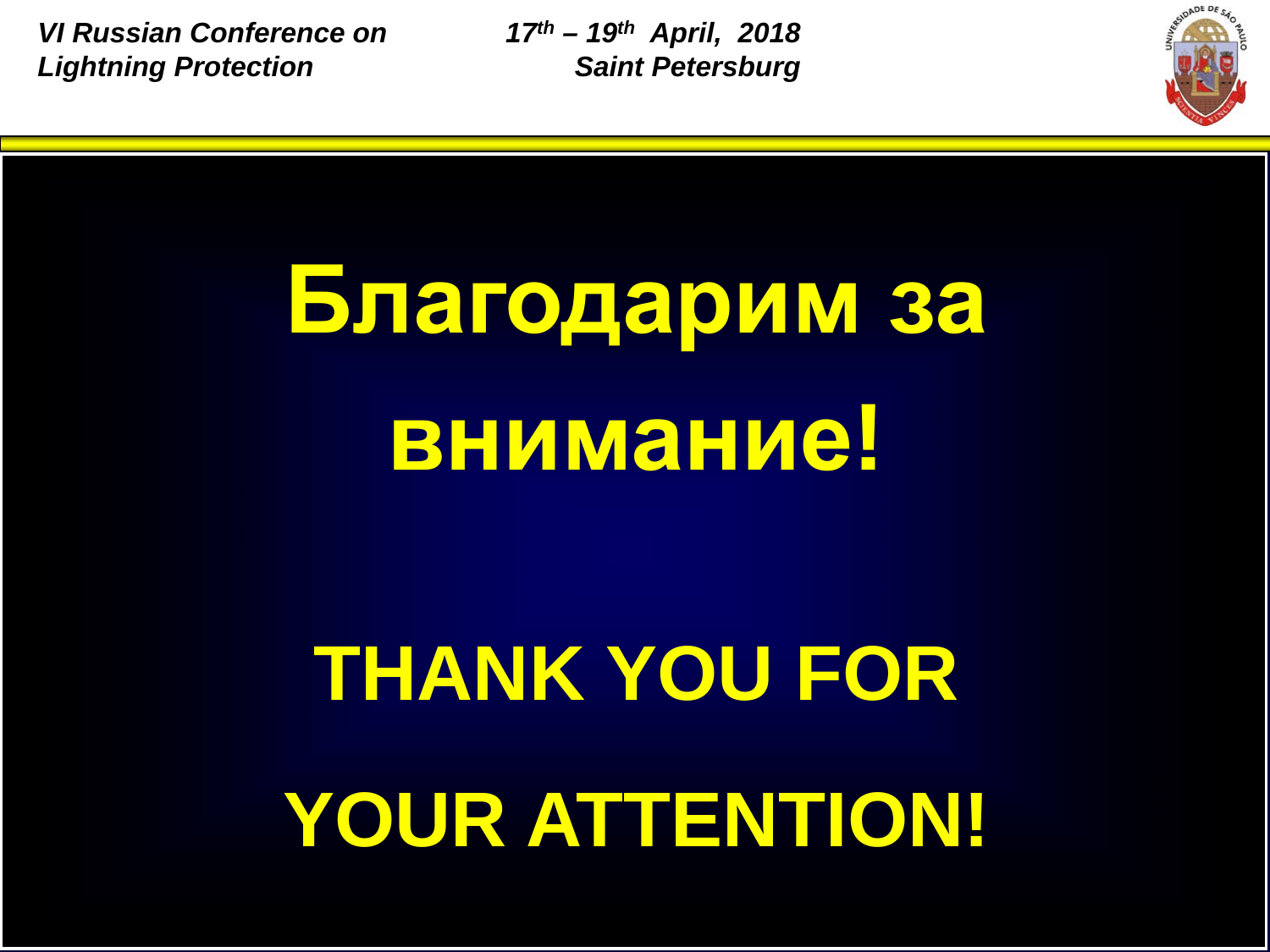#### **GROUND RESISTANCE**

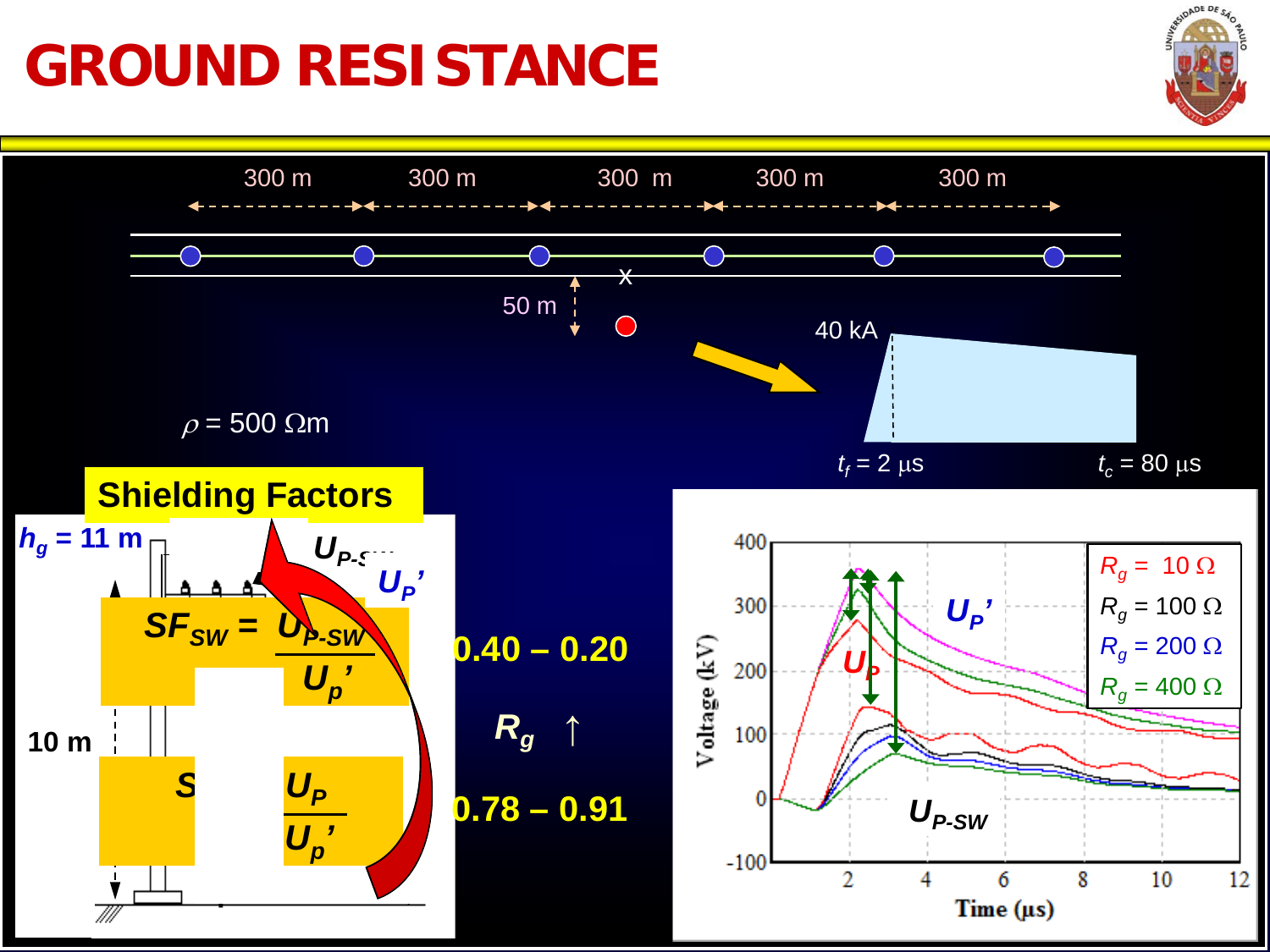#### **Shield wire height**



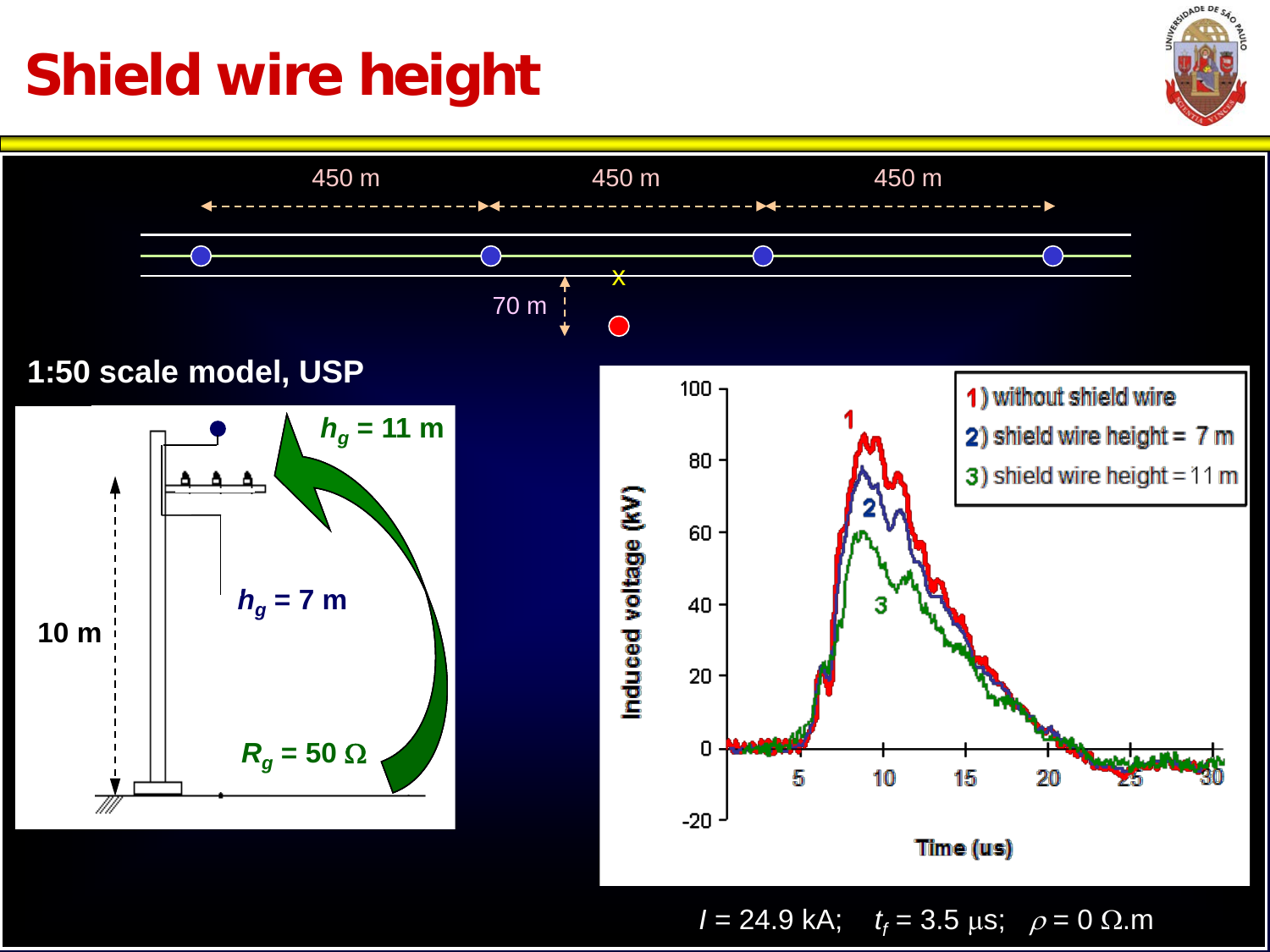#### **Shield wire – relative position**